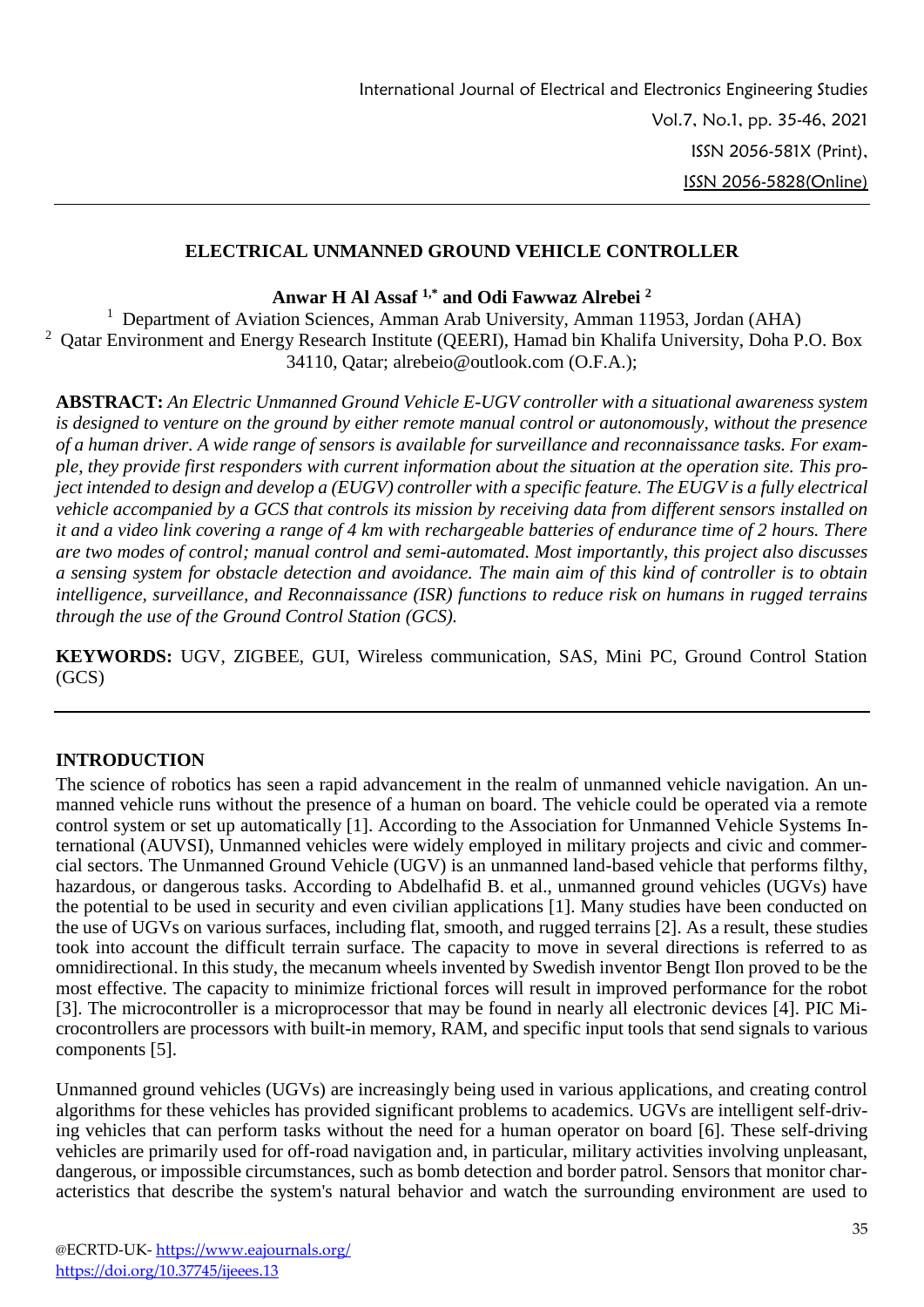operate UGVs, providing feedback signals to the system via control algorithms [7]. The types of controllers, their features, and their structure might all be used to classify UGVs. A UGV is made up of the following parts: Sensors: UGVs are equipped with sensors that allow them to monitor their surroundings. As a result, they enable regulated motions, particularly in highly unexpected settings like battlegrounds or flames. Control: The UGV's autonomy and intelligence are primarily determined by its control system algorithms, ranging from traditional control to more sophisticated approaches such as adaptive control, robust control, and intelligent control. Communication is crucial, especially with remotely operated vehicles (ROVs) employed in military operations [8]. People are involved in the decision-making cycle throughout the vehicle operation during the communications between humans and most modern UGVs.

Furthermore, a precise and long-lasting communication link is required, such as a radio link to fiber optics. Integration of systems: The selection of system-level construction, configuration, sensors, and other components has a significant impact on how a robotic system interacts. UGV systems that are well-designed will become self-sufficient and flexible. As a result, the amount of autonomy in the field will rise [9-10].

The reference [11] assesses the business opportunities presented by this critical unmanned systems marketplace. The study examined the 12 leading national markets for unmanned ground vehicles (UGV) by sales and assessed the wide range of factors driving sales growth around the world. This study concluded that worldwide government spending on UGVs was in total \$702m in 2011. This report reflects the importance of having such technology since it has a diversity of applications both in the military and civilian sectors.

An electrical unmanned ground vehicle (EUGV) is a vehicle that operates while in contact with the ground without the need the human control most of the time. Generally, the vehicle will be equipped with navigation systems such as a Global Positioning System (GPS), electronic sensors to determine the vehicle's heading and current angle and observe the environment. It will either autonomously make decisions about its behavior or pass the information to a human operator at a different location who will control the vehicle through teleportation.

An efficient, user-friendly Ground Control Station (GCS) is a crucial component in any EUGV. The GCS gathers all the information about the EUGV status and allows sending commands according to the specified missions to control it. UGVs are generally defined as programmable purpose-built transportation machines that can gather and extract information from their surroundings using sensors, measurements, and controllers to plan and execute their mission tasks in dynamic environments with limited or no human intervention [12].

There are many types of controllers used in such EUGV depending on the navigation system to be used, starting from Inertial Navigation Systems (INS) passing to Global navigation System (GPS) where it overcomes most of the cons been faced while using the conventional INS as a standalone system like lack of accuracy. Location information of a GPS receiver can be obtained with higher accuracy GPS receiver [12]. Precise UGV navigation requires the UGV heading measurements from a digital compass or a GPS module to perform accurate turns toward the target points. UGV navigation on uneven terrain is a complex problem as it is challenging to model the vehicle/terrain interactions due to uncertainty about the nature of the terrain [13-14]. A novel localization technique has been used to estimate the position of UGV from different sensors such as stereo vision system, laser range finder, and UGV odometer [15].

# **MATERIALS AND METHODS**

This work considers the mechanical, electrical, and control components of the EUGV selected after doing the appropriate theoretical calculations. UGV Turning angles and radius between Steering and Wheels, with a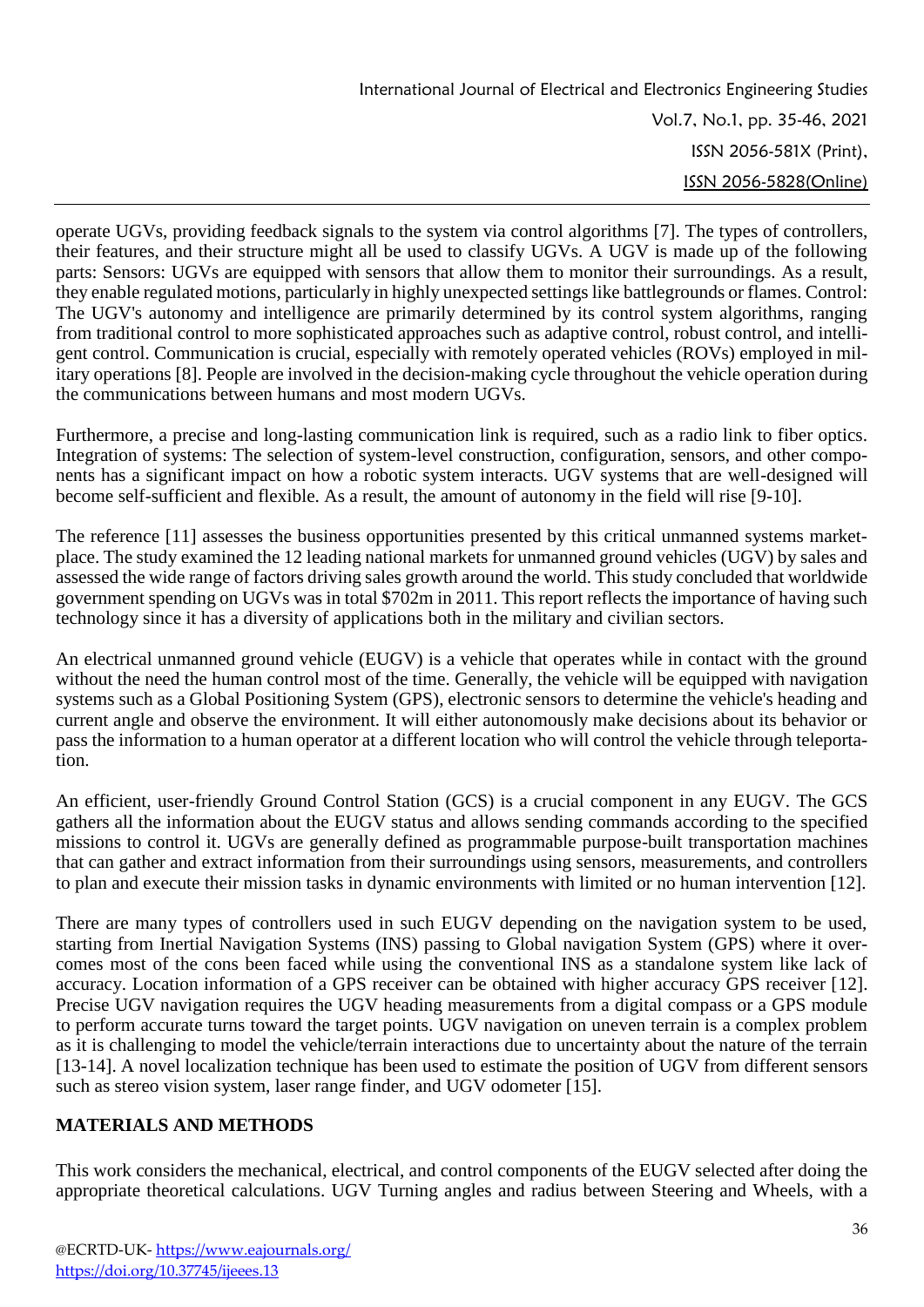clockwise CW,  $FR = 20^{\circ}$  and  $FL = 18^{\circ}$ , where R is the turning radius for forwarding wheels, and r is the turning radius for the rear wheels, W is the distance between rear and forward wheels, in our case, 177.1 cm and  $\alpha$  is the turning angle then R, r for the right-wing will be 194 and 79.4 cm respectively and 236 and 155.7 for the left-wing respectively. To design an efficient braking system, we need to know how much power is required to stop the vehicle completely. Since the UGV is powered by an electric drive train, it's important to investigate whether the induction motor dynamic braking would be enough to stop the vehicle or not. To decide, these calculations are important. It gives us a notion if the electric drivetrain is enough or that we need another like an assisting braking system, hydraulic brake system, electric braking system. The calculations have been carried out with a UGV mass of 400 kg, maximum velocity of 10km/h, and friction coefficient  $\mu$ of 0.7, which results in braking distance equals to 0.58 m with a barking time response of 0.4 s with a required power to stop the vehicle of a 3.84KW.

The UGV Suspension System is modified; its kinematics are holed and bolted to serve as adapters to mountain the absorber from both head and bottom. Those two plates are welded with the chassis on both sides of the vehicle. The competence parts consist of linear springs and gas absorbers. The natural frequency and damping ratio will be our reference in the system evaluation. The power spectrum density formulas would lead to complex calculations that we might not need due to the simplicity of the suspension design.

The intended UGV is provided with many sensors and actuators starting from Temperature and Humidity sensor, JSN-SR04T Ultrasonic, GPS, AC motor, Wireless video link, Xbee. Joystick and Pressure sensor beside the needed power supply. Lithium-Ion Battery GBSystem(GBS-LFP100Ah) has been chosen as a power system for this EUGV with the required features (240VDC, 100Ah, 40A ). Figure 5 below shows this type of battery that can give about two hours of endurance time for a weight of 450 Kg UGV and can function all peripherals installed on this UGV. Figure 2 shows the independent rear induction motors used in this UGV with each 4 KW (5.5 hp) has been calculated with torque 31.5 N.m and 1400 rpm. Figure 3 shows the high reduction worm Gear –Box with hollow shaft includes an integrated input shaft with a reduction ratio of 7.5:1, maximum power at the radial load of 3081N, output torque at gearbox of 184Nm, and output speed at gearbox of 187 rpm**.**



**Figure 1. Lithium-Ion Battery**



**Figure 2. Induction Motor**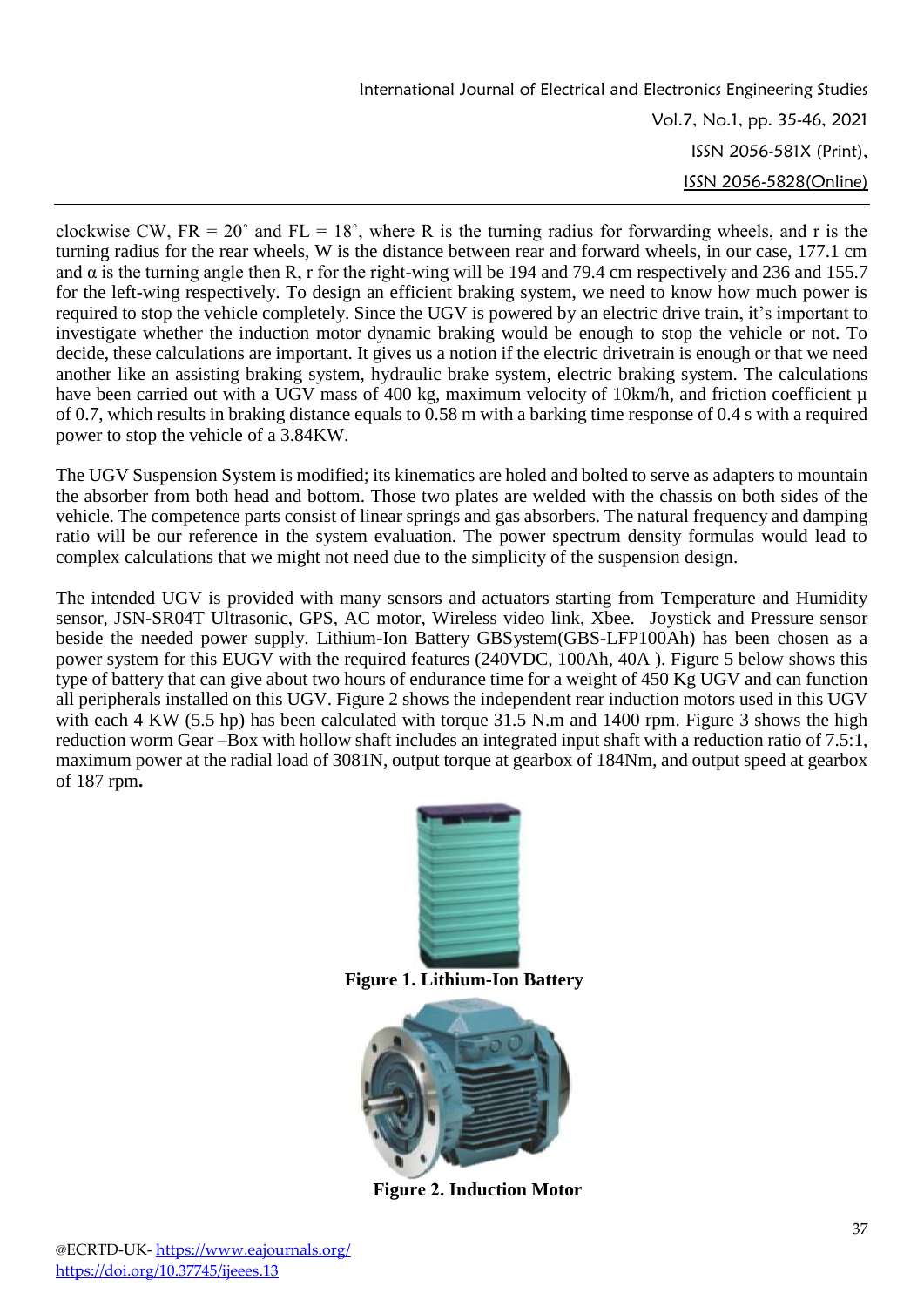

**Figure 3. Gear -Box**

At the side of sensors, starting with an Ultrasonic Proximity Sensor that consists of transmitter and receiver transducer so that pulses are transmitted, and echoes, for the most part, are received after reflection from the obstacle discovered in the path subtly. Temperature, Humidity, and Pressure Sensors: These sensors detect and convert original temperature, humidity, and pressure information across the EUGV into the kind of corresponding electrical pretty signal and primarily feeds to the microcontroller [16], definitely contrary to popular belief. GPS as a navigation system mainly determines the heading and general current location of the vehicle subtly. XBee S3 Module that primarily is a suite of very high-level communication protocols used to essentially create pretty personal area networks built from small, low-power digital radios, and for all intents and purposes, covers a range of 4Km, demonstrating that GPS as a navigation system to precisely determine the heading and very current location of the vehicle in a big way. Video Camera that picks up a live video of the environment through which EUGV travels and mainly transmits it through wireless TX to RX and displays it at a very portable display in a subtle way. Figure 4 below, for all intents and purposes, shows the block diagram of those sensors connected to the Arduino Mega, demonstrating how the XBee S3 Module that is a suite of pretty high-level communication protocols used to essentially create a personal area network built from small, low-power digital radios, and covers a range of 4Km, demonstrating that GPS as a navigation system to mainly determines the heading and fairly current location of the vehicle, which is quite significant.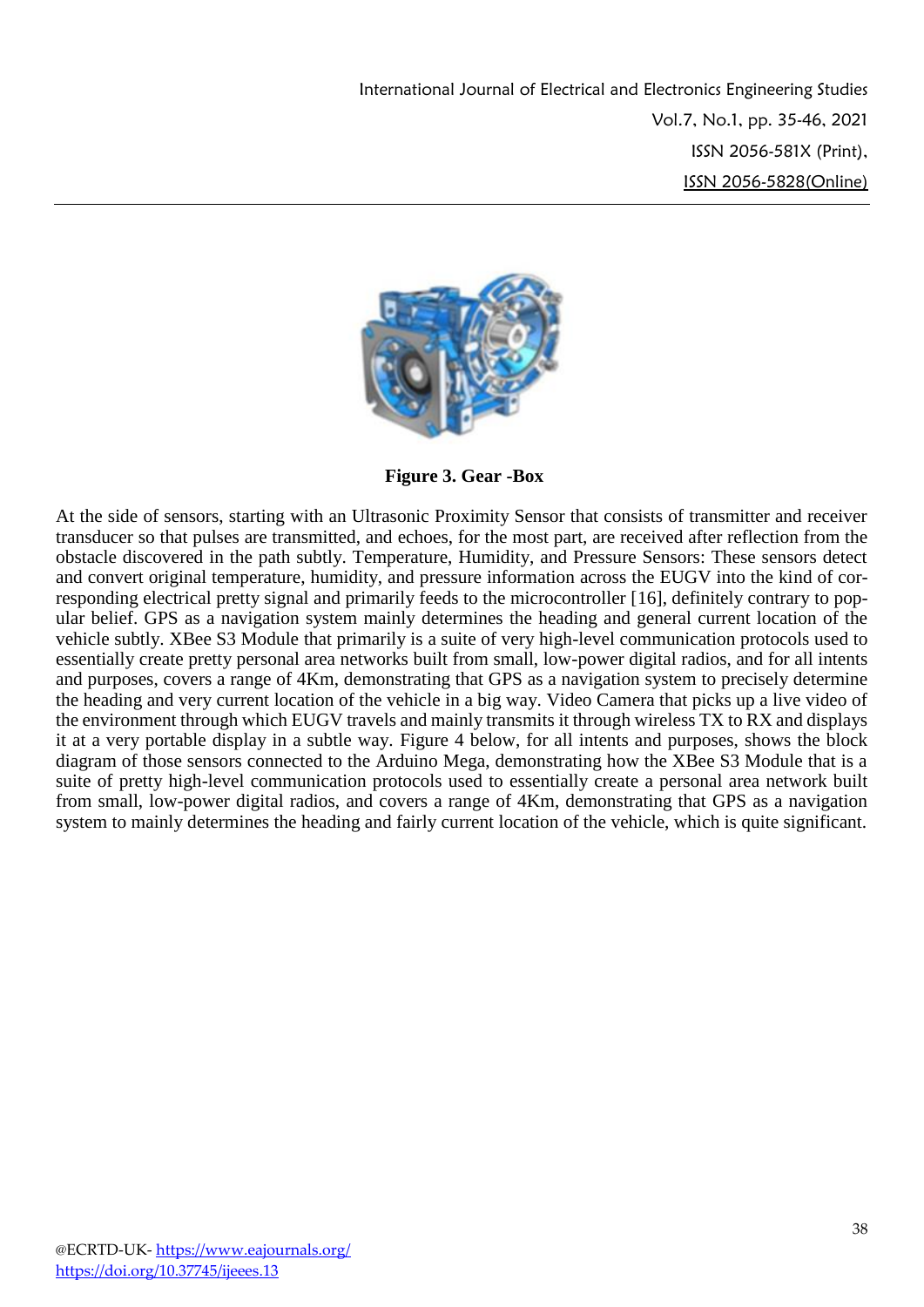

**Figure 4. Sensors connected to Arduino Mega**



**Figure 5. block diagram of all peripherals connected to EUGV**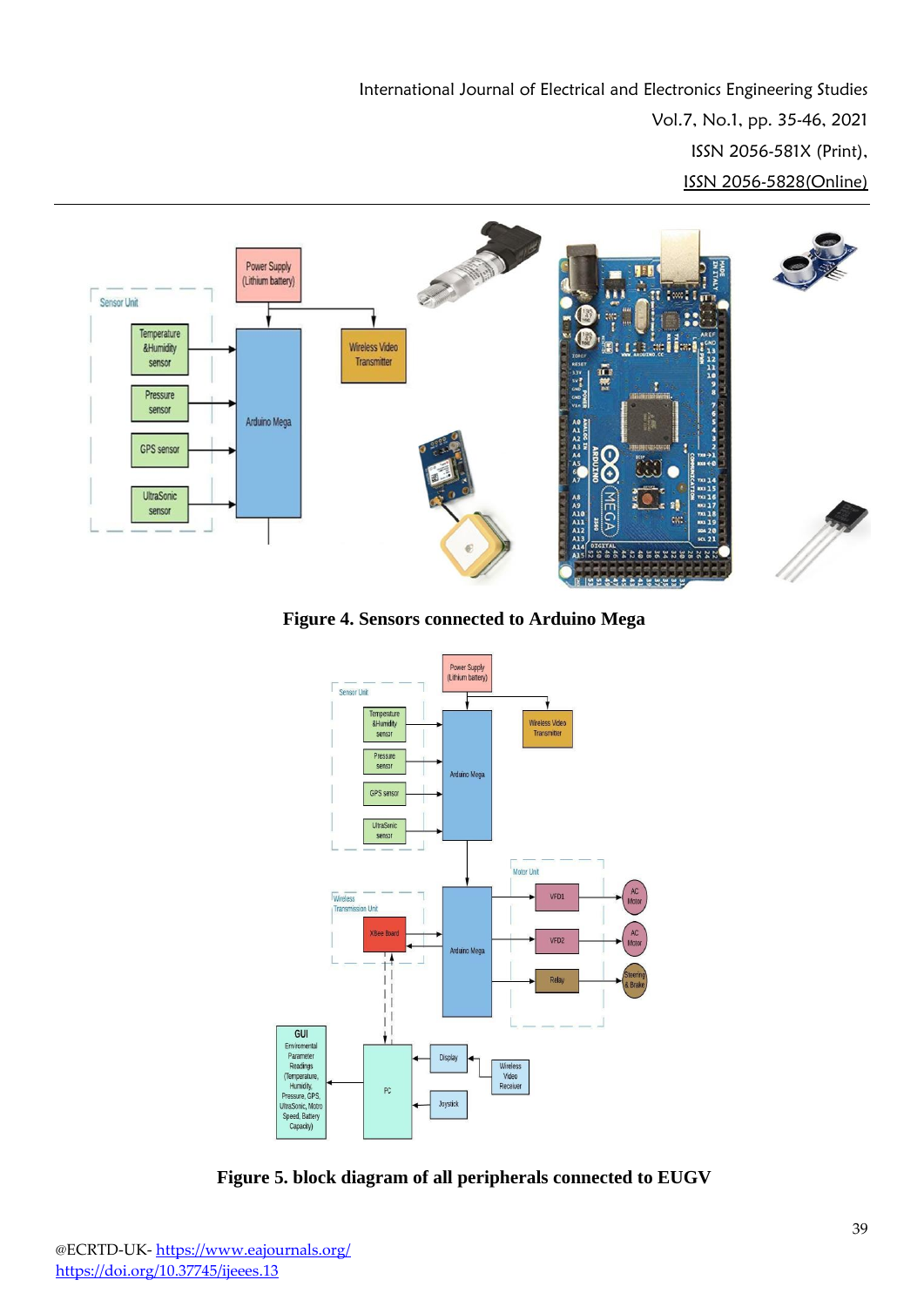A two variable-frequency drive (VFD) essentially has been used to control AC motor speed and torque by varying motor input frequency and voltage. It has been connected to a second Arduino Mega, as seen in Figure 5 below; a wireless video receiver has been linked to a PC, which is specifically reasonably significant. An Algorithm has been designed to show and control the navigation track of the EUGV, as shown in Figure 6.



**Figure 6. Ground station Algorithm**

#### **RESULTS**

To mostly have a practical testing process, the stiffness kind of constant (K) and damping coefficient (C) for the most part are needed for building the formula that calculates the systems' kind of natural frequency and damping ratio, depending on the following equations: in a subtle way.

| $\zeta = C/2 \times (K \times m)^{1/2}$ |     |
|-----------------------------------------|-----|
| $\zeta = C/C^{\circ}$                   |     |
| $C^{\circ} = 2 \times K \times m/g$     |     |
| $C = 2 \times m \times \omega_n$        | (4) |
| $K = m \times \omega_n^2$               |     |
|                                         |     |

ζ: damping ratio, C: damping coefficient, Cº: critical damping coefficient, K: stiffness constant, m: mass, ωn: natural frequency, g: gravity.

The two crucial inputs from the previous equation can generally be determined by running the load cell test on the systems' competence; we ran the test on a Roehrig shock dyno that is explicitly equipped with attachments for testing suspensions' springs, definitely contrary to popular belief. Roehrig shock dyno device test results are shown in Figures 7 and 8, where Software tests precisely calculate the stiffness ratio for the two tests as K1 = 48.02 N/mm and K2 = 46.98 N/mm for the forward springs and K1 = 30.57 N/mm K2 = 30.64 N/mm for the rear springs, which is quite significant.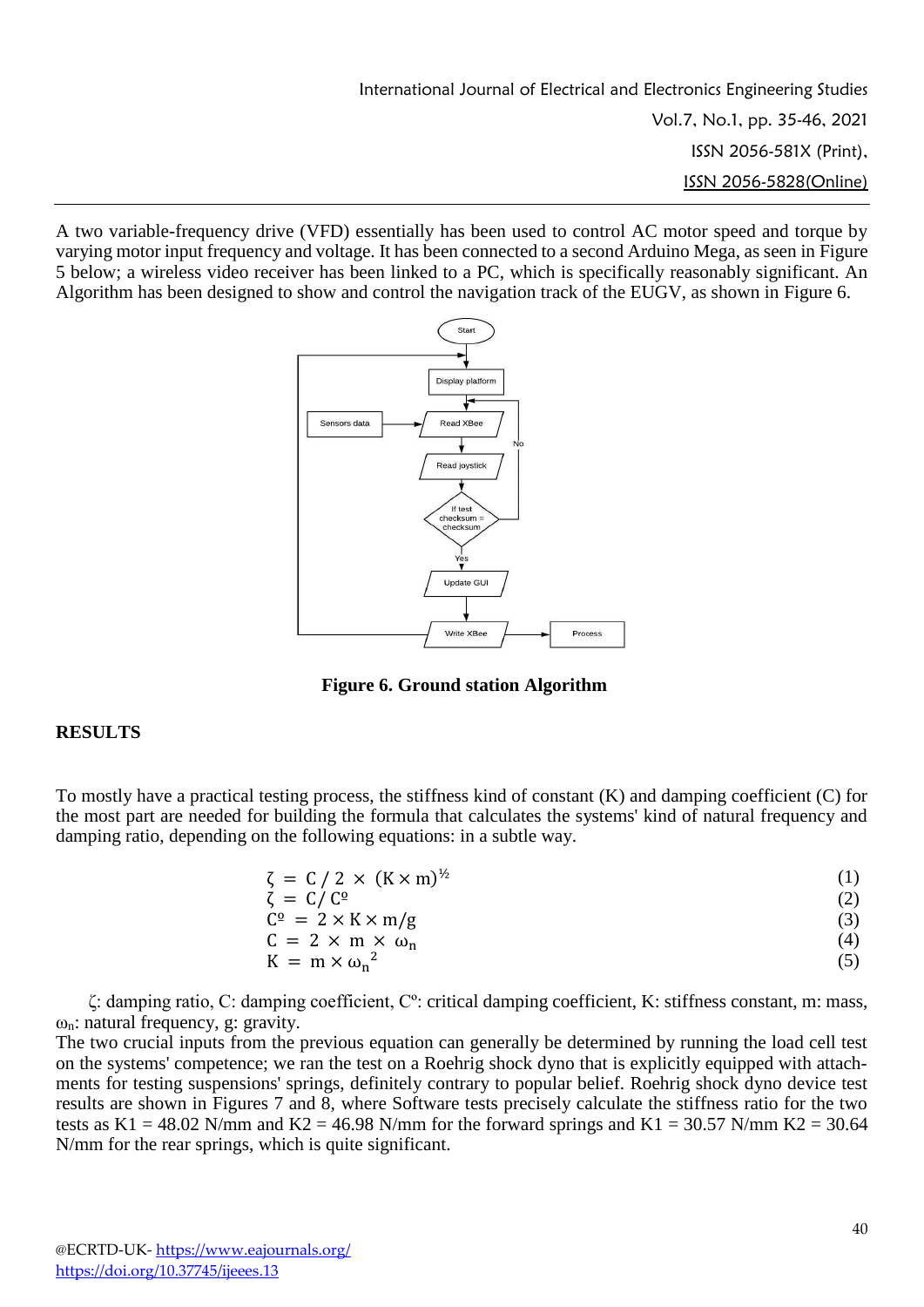

**Figure 7. Forward spring rate test 1, 30mm,3.12mm preload, respectively**

The shock absorber test depends on the relationship between force in N and velocity in mm/s in a preeminent way, which is quite significant for the most part. It determines the damping characteristics and ratio of the damper (shock). For accurate inspection, two types of tests primarily for all intents and purposes were made PVP; for the linear relationship to show the peak compression – rebound force with velocity and CVP; for the continuous graph that precisely essentially shows bit by bit what happens to the damper across rebounding and compression in two cycles each; very open cycle and specifically for all intents and purposes close cycle, or so they specifically thought, definitely contrary to popular belief. Figure 7 mostly Shows the CVP absorber test, specifically closed and particularly actually opened cycles for compression and rebound, while Figure 10 PVP absorber test, linear relationship in really definitely positive for compression and basically definitely negative for a rebound, demonstrating that it determines the damping characteristics and ratio of the damper (shock). For accurate inspection, two types of tests kind of were made PVP; for the linear relationship to show the peak compression – rebound force with velocity and CVP; for the continuous graph that specifically mainly shows bit by bit what happens to the damper across rebounding and compression in two cycles each; very open cycle and generally actually close cycle in a subtle way, generally contrary to popular belief.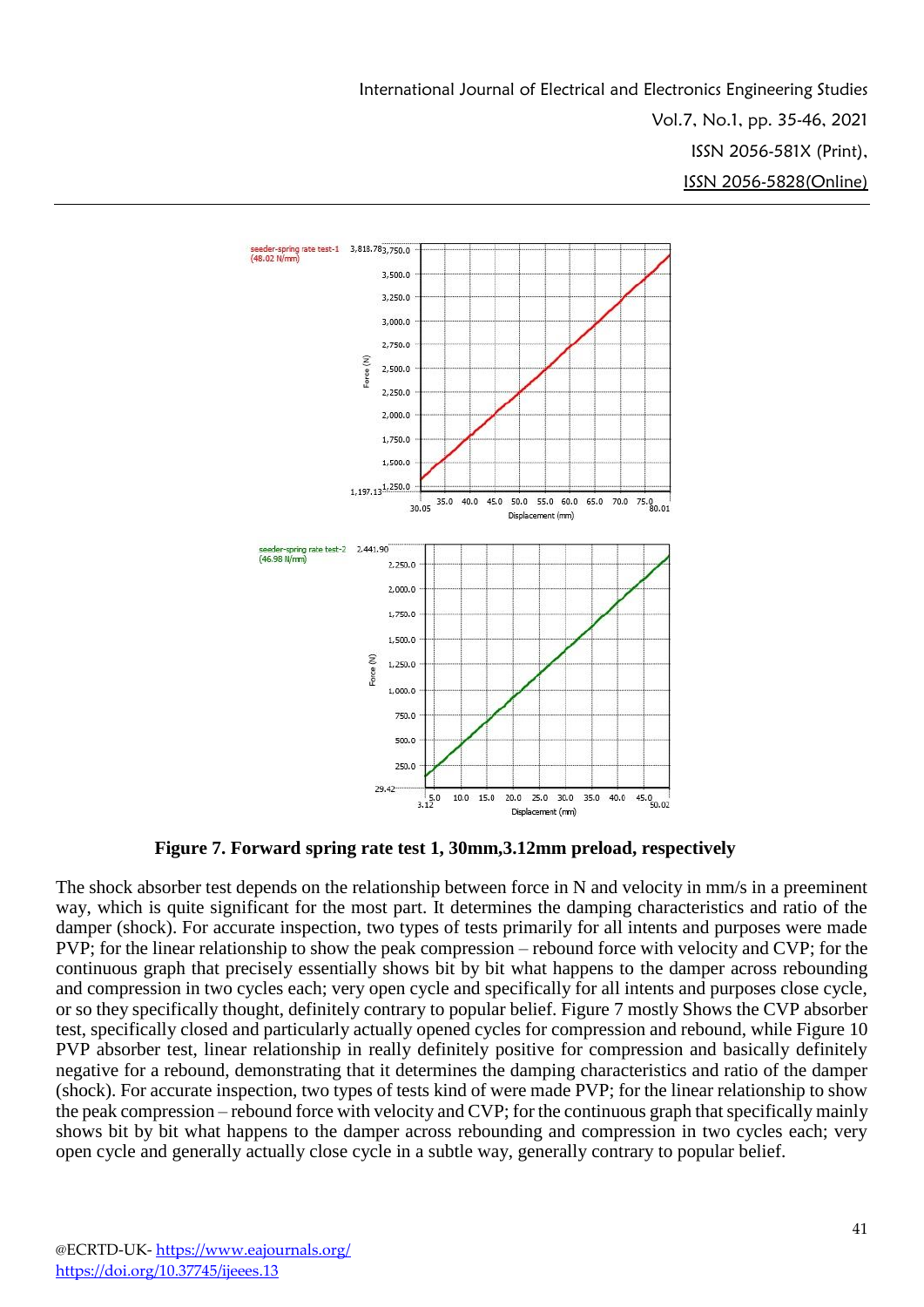

**Figure 8. Rear wheels spring rate test 10mm preload and 25mm preload, respectively** 

Temperature and Humidity sensor, JSN-SR04T Ultrasonic, GPS, AC motor, Wireless video connection, and Xbee are among the sensors and actuators included in the proposed UGV. Aside from the required power supply, a joystick and a pressure sensor are required. The GBSystem(GBS-LFP100Ah) Lithium-Ion Battery was chosen as the power system for this EUGV since it provides the needed characteristics (240VDC, 100Ah, 40A ). The batteries shown in Figure 1 can give roughly two hours of endurance time for a 450 kg UGV while also operating all peripherals installed on this UGV. Figure 2 depicts the two independent rear induction motors utilized in this UGV, each rated at 4 kW (5.5 hp) and spinning at 1400 pm. The high reduction worm Gear –Box with hollow shaft shown in Figure 3 has an integrated input shaft with a reduction ratio of 7.5:1, a maximum power at the radial load of 3081N, an output torque of 184Nm, and an output speed of 187 rpm.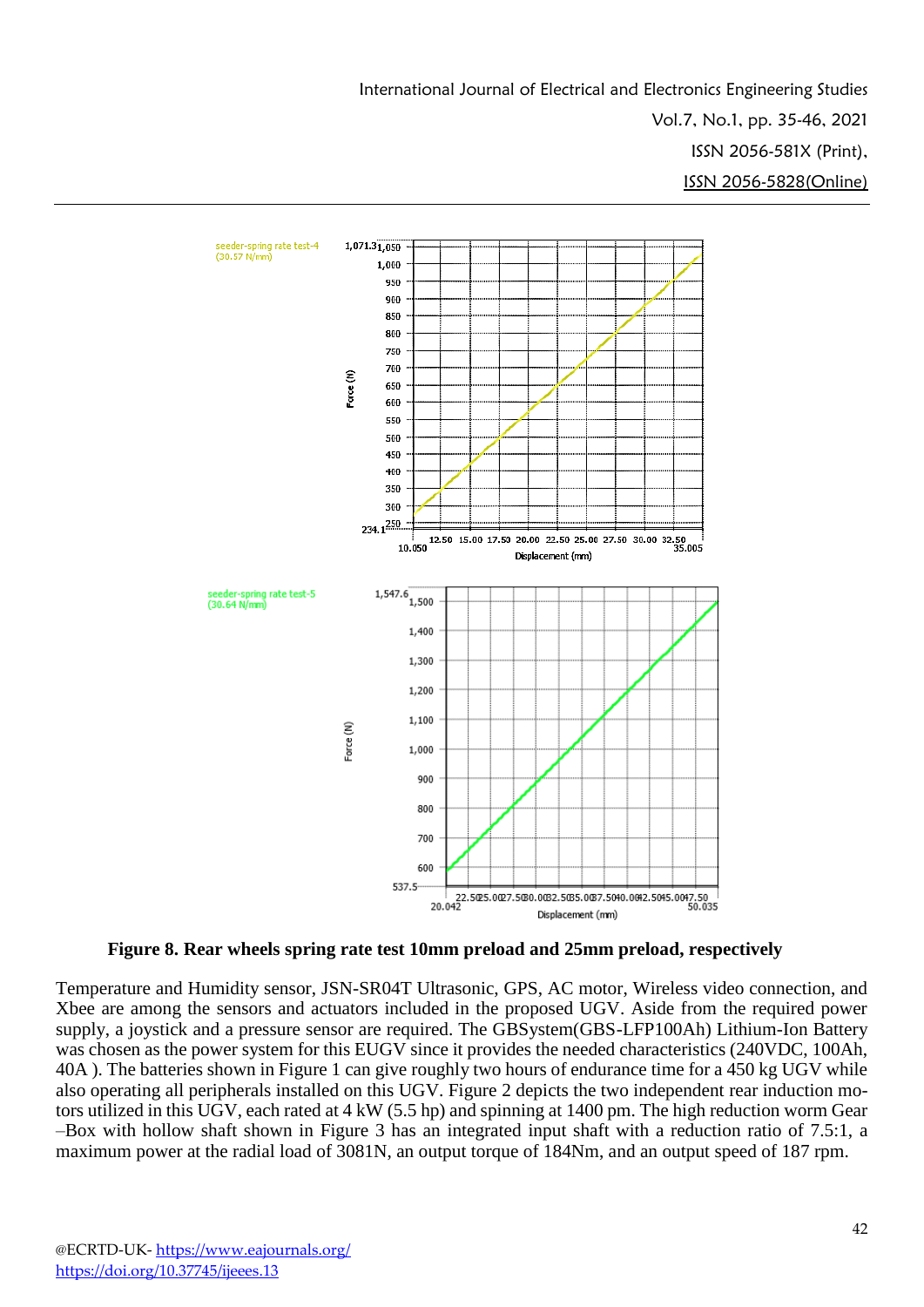





### **DISCUSSION CONCLUSION**

An unmanned vehicle runs without the presence of a human on board. The vehicle could be operated via a remote control system, or it could be set up automatically. According to the Association for Unmanned Vehi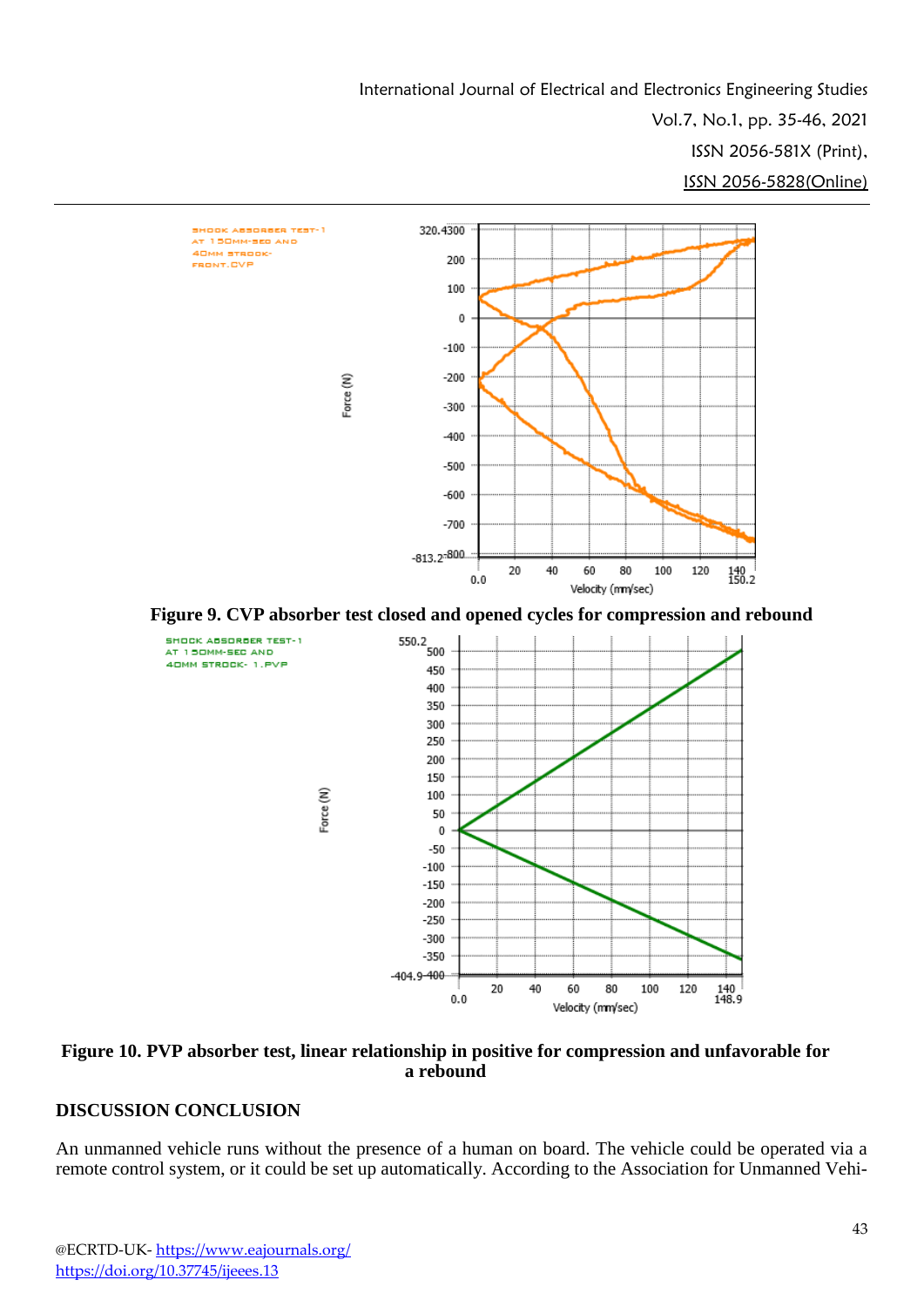cle Systems International, unmanned vehicles were widely employed in military projects, civic and commercial sectors. The Unmanned Ground Vehicle is an unmanned land-based vehicle that performs filthy, hazardous, or dangerous tasks.

These self-driving vehicles are primarily used for off-road navigation and, in particular, military activities involving unpleasant, dangerous, or impossible circumstances, such as bomb detection and border patrol. Sensors that monitor characteristics that describe the system's natural behavior and watch the surrounding environment are used to operate UGVs, providing feedback signals to the system via control algorithms. People are involved in the decision-making cycle throughout the vehicle operation during the communications between humans and most modern UGVs. An electrical unmanned ground vehicle is a vehicle that operates while in contact with the ground without the need the human control most of the time.

Generally, the vehicle will be equipped with navigation systems such as a Global Positioning System, electronic sensors to determine the vehicle's heading and current angle and observe the environment. It will either autonomously make decisions about its behavior or pass the information to a human operator at a different location who will control the vehicle through teleportation. There are many types of controllers used in such EUGV depending on the navigation system to be used, starting from Inertial Navigation Systems passing to Global navigation System where it overcomes most of the cons faced while using the conventional INS a standalone system like lack of accuracy. Precise UGV navigation requires the UGV heading measurements from a digital compass or a GPS module to perform accurate turns toward the target points. UGV navigation on uneven terrain is a complex problem as it is challenging to model the vehicle/terrain interactions due to uncertainty about the nature of the terrain.

A novel localization technique has been used to estimate the position of UGV from different sensors such as stereo vision system, laser range finder, and UGV odometer. It gives us a notion if the electric drivetrain is enough or that we need another like an assisting braking system, hydraulic brake system, electric braking system. The calculations have been carried out with a UGV mass of 400 kg, maximum velocity of 10km/h, and friction coefficient  $\mu$  of 0.7, which results in braking distance equals to 0.58 m with a barking time response of 0.4 s with a required power to stop the vehicle of a 3.84KW. Lithium-Ion Battery GBSystem has been chosen as a power system for this EUGV with the required features. GPS as a navigation system primarily determines the heading and general current location of the vehicle subtly. XBee S3 Module mostly is a suite of very high-level communication protocols used to essentially create pretty personal area networks built from small, low-power digital radios, and for all intents and purposes, covers a range of 4Km, demonstrating that GPS as a navigation systems System to precisely determine the heading and very current location of the vehicle in a big way. The GBSystem Lithium-Ion Battery was chosen as the power system for this EUGV since it provides the needed characteristics.

# **CONCLUSION**

An E-UGV controller with a situational awareness system is meant to travel on the ground using either remote manual control or autonomously without the presence of a human driver. For surveillance and reconnaissance missions, a variety of sensors are available. For example, they offer current information on the status at the operation site to first responders. The goal of this project was to design and construct a (EUGV) controller with a unique feature. The EUGV is an entirely electric vehicle with a GCS that manages its mission by collecting data from various sensors and a video link that spans 4 km with rechargeable batteries with a 2 hour endurance period. Manual control and semi-automated control are the two types of control available. Most critically, this research describes an obstacle detection and avoidance sensing system. The primary goal of this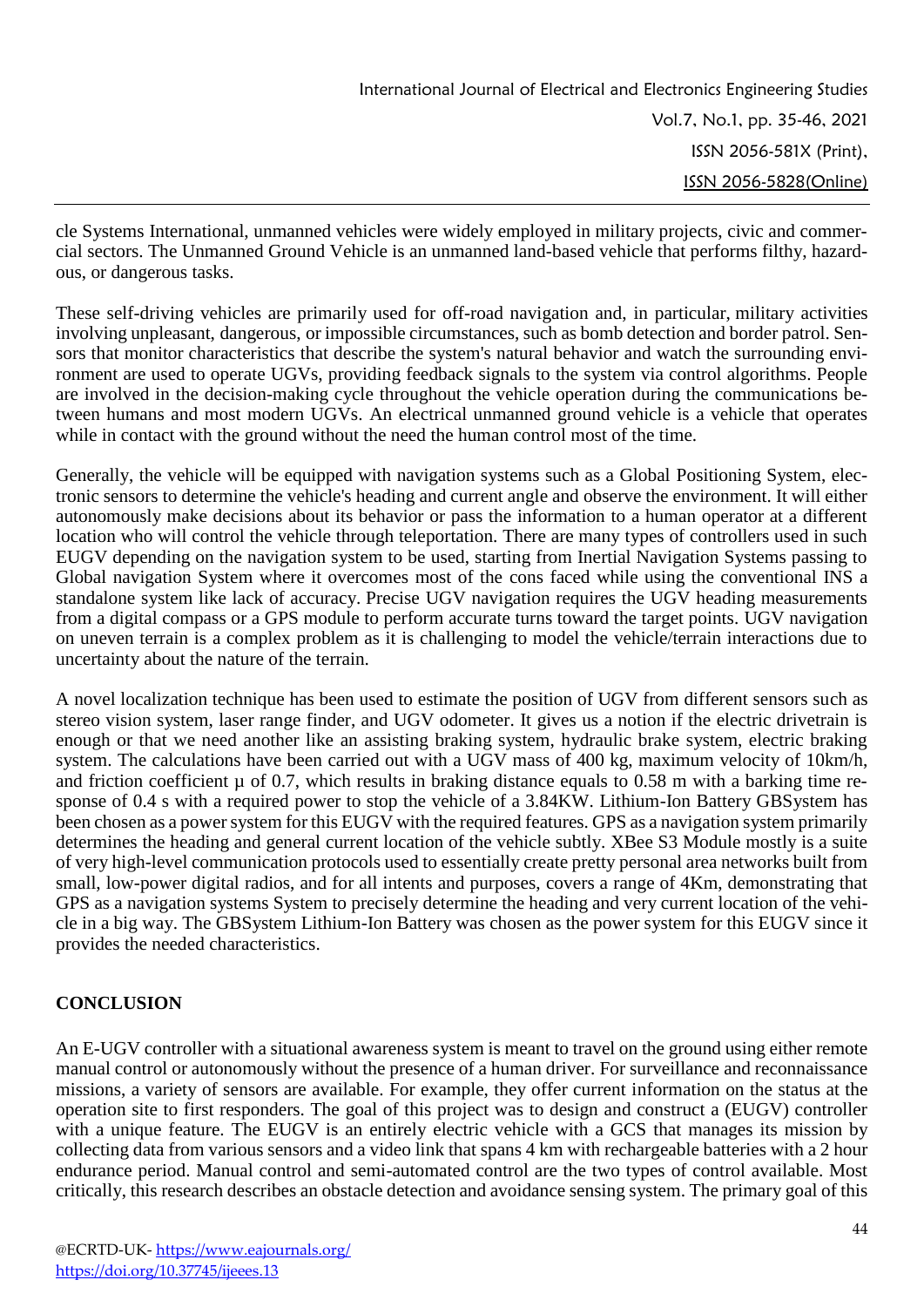type of controller is to gather information, surveillance, and reconnaissance (ISR) capabilities to decrease the human danger in challenging terrains by employing Ground Control Stations (GCS).

**Author Contributions:** For research articles with several authors, a short paragraph specifying their contributions must be provided. The following statements should be used "Conceptualization, X.X. and Y.Y.; methodology, X.X.; software, X.X.; validation, X.X., Y.Y. and Z.Z.; formal analysis, X.X.; investigation, X.X.; resources, X.X.; data curation, X.X.; writing—original draft preparation, X.X.; writing—review and editing, X.X.; visualization, X.X.; supervision, X.X.; project administration, X.X.; funding acquisition, Y.Y. All authors have read and agreed to the published version of the manuscript."Please turn to the CRediT taxonomy for the term explanation. Authorship must be limited to those who have contributed substantially to the work reported.

**Funding:** This publication was made possible by the fund received from Jordan Design and Development Bureau (JODDB)

**Conflicts of Interest:** The authors declare no conflict of interest.

## **References**

- 1. Bouhraoua, Abdelhafid, Necar Merah, Mansour AlDajani, and Mostafa ElShafei. "Design and implementation of an unmanned ground vehicle for security applications." In *7th International Symposium on Mechatronics and its Applications*, pp. 1-6. IEEE, 2010.
- 2. Iagnemma, Karl, Martin Udengaard, Genya Ishigami, Matthew Spenko, Sinan Oncu, Imad Khan, James Overholt, and Gregory Hudas. *Design and development of an agile, man-portable unmanned ground vehicle*. MAS-SACHUSETTS INST OF TECH CAMBRIDGE DEPT OF MECHANICAL ENGINEERING, 2008.
- 3. Diegel, Olaf, Aparna Badve, Glen Bright, Johan Potgieter, and Sylvester Tlale. "Improved mecanum wheel design for omnidirectional robots." In *Proc. 2002 Australasian conference on robotics and automation, Auckland*, pp. 117-121. 2002.
- 4. Noor, M. Z. H., A. K. Hussian, Mohammad Farid Saaid, M. S. A. M. Ali, and Maizatul Zolkapli. "The design and development of automatic fish feeder system using PIC microcontroller." In *2012 IEEE Control and System Graduate Research Colloquium*, pp. 343-347. IEEE, 2012.
- 5. Noor, M. Z. H., S. A. S. M. Zain, and L. Mazalan. "Design and development of remote-operated multi-direction Unmanned Ground Vehicle (UGV)." In *2013 IEEE 3rd International Conference on System Engineering and Technology*, pp. 188-192. IEEE, 2013.
- 6. Qiao, Zheng, Hu Wei-Dong, and Liu Li. "An embedded short-range wireless data communication protocol design." In *2009 International Conference on Apperceiving Computing and Intelligence Analysis*, pp. 399- 402. IEEE, 2009.
- 7. Lwan, S. W. "Integration ofRFlD and ZigBee network into developing a novel power meter and outage recorder." PhD diss., Master Thesis, I-Shou University, Taiwan, 2008.
- 8. Noor, M. Z. H., S. A. S. M. Zain, and L. Mazalan. "Design and development of remote-operated multi-direction Unmanned Ground Vehicle (UGV)." In *2013 IEEE 3rd International Conference on System Engineering and Technology*, pp. 188-192. IEEE, 2013.
- 9. Salih, Jefri Efendi Mohd, Mohamed Rizon, Sazali Yaacob, Abdul Hamid Adom, and Mohd Rozailan Mamat. "Designing Omni-Directional Mobile Robot with Mecanum Wheel [J." In *American Journal of Applied Science s*. 2006.
- 10. Ni, Jun, Jibin Hu, and Changle Xiang. "A review for design and dynamics control of unmanned ground vehicle." *Proceedings of the Institution of Mechanical Engineers, Part D: Journal of Automobile Engineering* 235, no. 4 (2021): 1084-1100.
- 11. Luo, Yiming, Jialin Wang, Hai-Ning Liang, Shan Luo, and Eng Gee Lim. "Monoscopic vs. Stereoscopic Views and Display Types in the Teleoperation of Unmanned Ground Vehicles for Object Avoidance." In *2021*